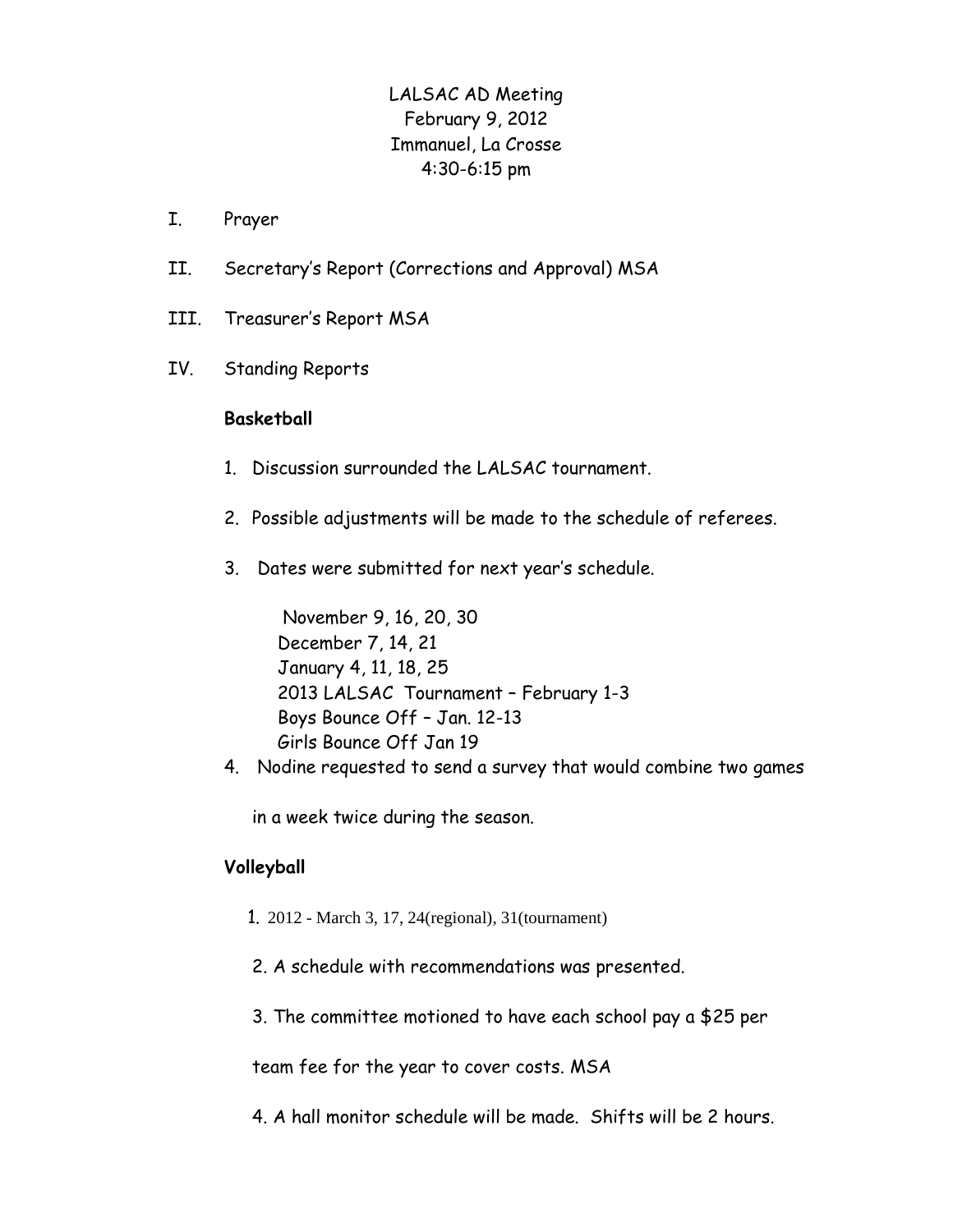5. NEW THIS YEAR - When a team wins two games the match will be complete. There will be no third game. This will allow for more warm -up time.

# **Track**

The meet will be held Saturday, May 5, 2012

#### **Softball**

- 1. Next year's tournament will be held in Winona on Oct. 6
- 2. Dates: 9/11, 9/13, 9/18, 9/20, 9/25, 9/27

# V. Old Business

#### **Cooping**

1. The Principals requested to know by May if LALSAC would allow

any schools to join together for a given sport per league approval.

- 2. There is currently a cooping policy in place.
- 3. The policy states that teams need to be approved in August

before the upcoming basketball season.

4. Schools should co-op with those who are closest to them

geographically.

5. The goal of the policy is to allow as many students as possible to play.

# **Rearrange sports seasons**